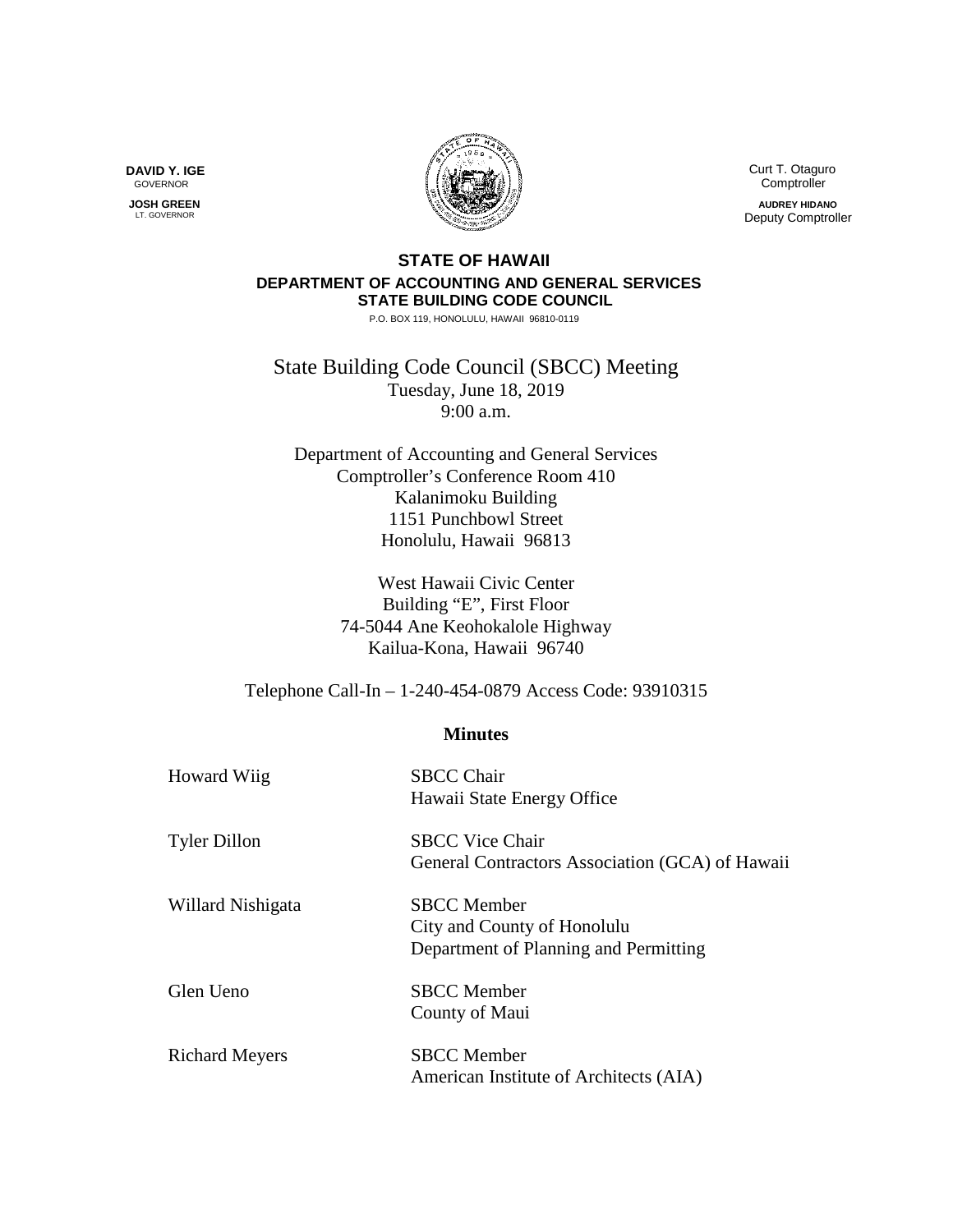| <b>State Building Code Council</b><br>Minutes-June 18, 2019<br>Page 2 of 6 |                                                                                                |
|----------------------------------------------------------------------------|------------------------------------------------------------------------------------------------|
| Lloyd Rogers                                                               | <b>SBCC</b> Member<br>State Fire Council (SFC)                                                 |
| Gregg Serikaku                                                             | <b>SBCC</b> Member<br>Subcontractors Association of Hawaii                                     |
| Lyle Carden                                                                | <b>SBCC</b> Member<br><b>Structural Engineers Association of Hawaii</b><br>(SEAOH)             |
| Dennis Mendoza                                                             | <b>SBCC</b> Member<br>Department of Labor and Industrial Relations<br>Elevator Division (DLIR) |
| Neal Tanaka (phone in)                                                     | <b>SBCC</b> Member<br>Hawaii County Department of Public Works                                 |
| Douglas Haigh                                                              | <b>SBCC</b> Member<br>County of Kauai                                                          |
| <b>Other Attendees</b>                                                     |                                                                                                |
| Stella Kam                                                                 | <b>Deputy Attorney General</b>                                                                 |
| Mark Kennedy                                                               | <b>Building Industry Association of Hawaii</b><br>Haseko Project Manager                       |
| Kraig Stevenson (phone in)                                                 | International Code Council (ICC)                                                               |
| Lee Clifton                                                                | ICC                                                                                            |
| Ryan Kobayashi                                                             | Laborers Local 368                                                                             |
| Sehun Nakama                                                               | Hawaii State Energy Office                                                                     |
| Kika Bukoski                                                               | Plumbers and Fitters Local 675                                                                 |
| Chris Cunningham                                                           | City and County of Honolulu<br>Climate Change, Sustainability and Resiliency                   |
| Gail Suzuki-Jones                                                          | Hawaii State Energy Office                                                                     |
| Dwight Perkins (phone in)                                                  | International Association of Plumbing and<br>Mechanical Officials (IAPMO)                      |
| Hugo Aguilar (phone in)                                                    | <b>IAPMO</b>                                                                                   |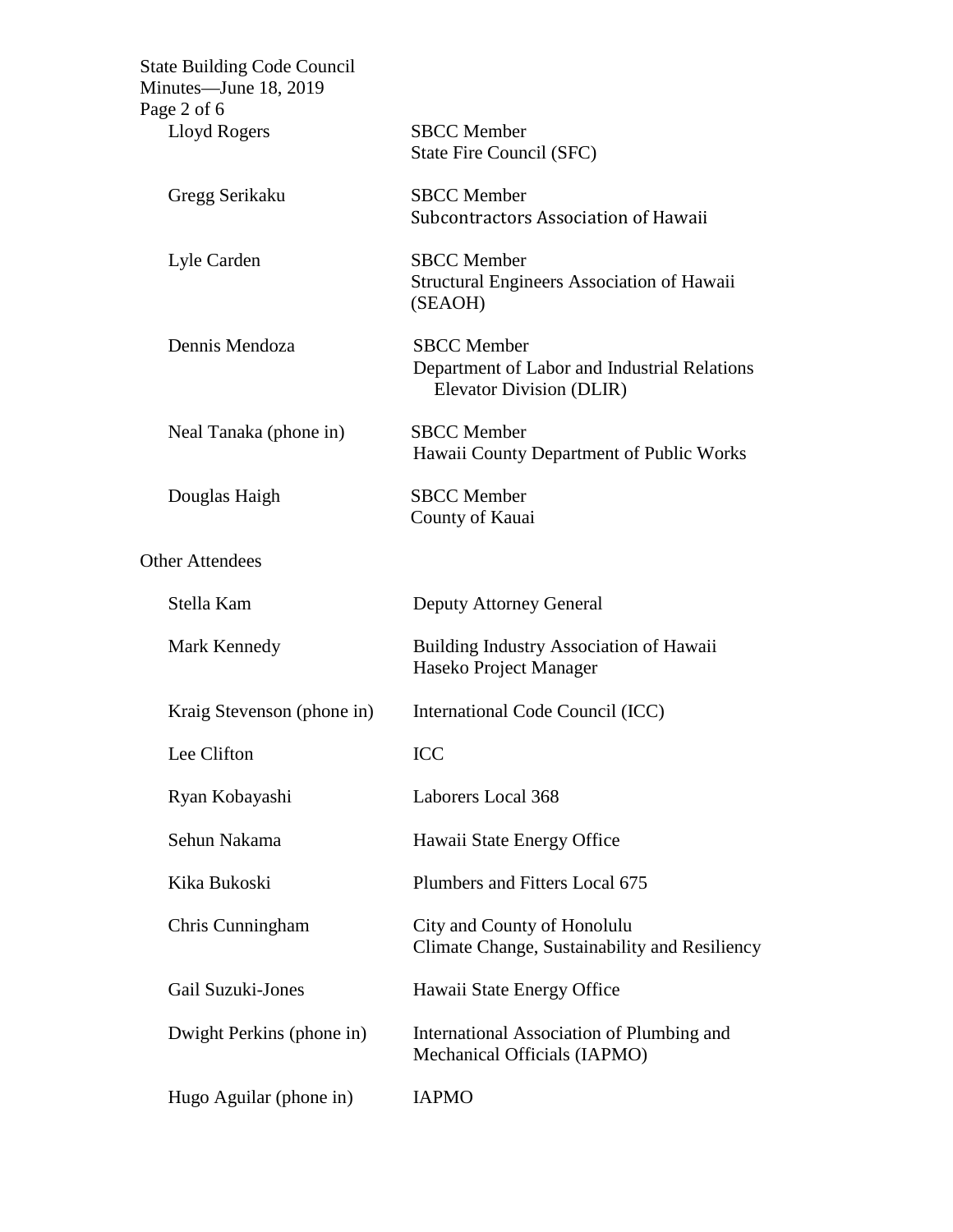State Building Code Council Minutes—June 18, 2019 Page 3 of 6

| Joy Kimura      | Laborers and Employers Cooperation and Education<br>Trust Fund (LECET)                  |
|-----------------|-----------------------------------------------------------------------------------------|
| Miles Ushio     | State Department of Accounting and General Services<br>(DAGS) Technical Services Office |
| Shannon Alivado | Hawaiian Electric Company<br><b>Manager, Government Relations</b>                       |
| Larry Kanda     | Hawaii Emergency Management Agency                                                      |

- 1. Call to Order 9:05
- 2. Introductions and Public Comments

Chair Wiig described an inquiry he received from a Nanakuli teacher seeking advice to properly route a clothes dryer lint exhaust vent to the exterior of her classroom. Committee members recommended contacting the State Department of Health for an appropriate solution.

A second inquiry Chair Wiig received was from an employee at the Corrections Division of the State Department of Public Safety regarding multiple perceived building code violations at their facilities. Committee members recommended contacting the DAGS for an appropriate solution.

3. Review and approval of the minutes of the May 21, 2019 meeting.

**Motion:** Member Rogers motioned to approve the May 21, 2019, meeting minutes. The motion was seconded by member Dillon and unanimously approved.

4. Discussion of Administrative Coordination

Status of the Federal Emergency Management Agency (FEMA) Grant Procurement

Chair Wiig explained the purpose of this FEMA Grant was to strengthen existing wind mapping of hurricane vulnerable areas. According to Hawaii State procurement rules, a minimum of 3 bids were required to move forward with the project. One of the 3 bids received was from a Canadian company who is ineligible to bid on Hawaii State government projects. There is now inadequate time left to solicit another round of bids because the project would need to be completed by July 2019 to meet the Grant deadline of November 2019. Larry Kanda from Hawaii Emergency Management Agency summarized the history of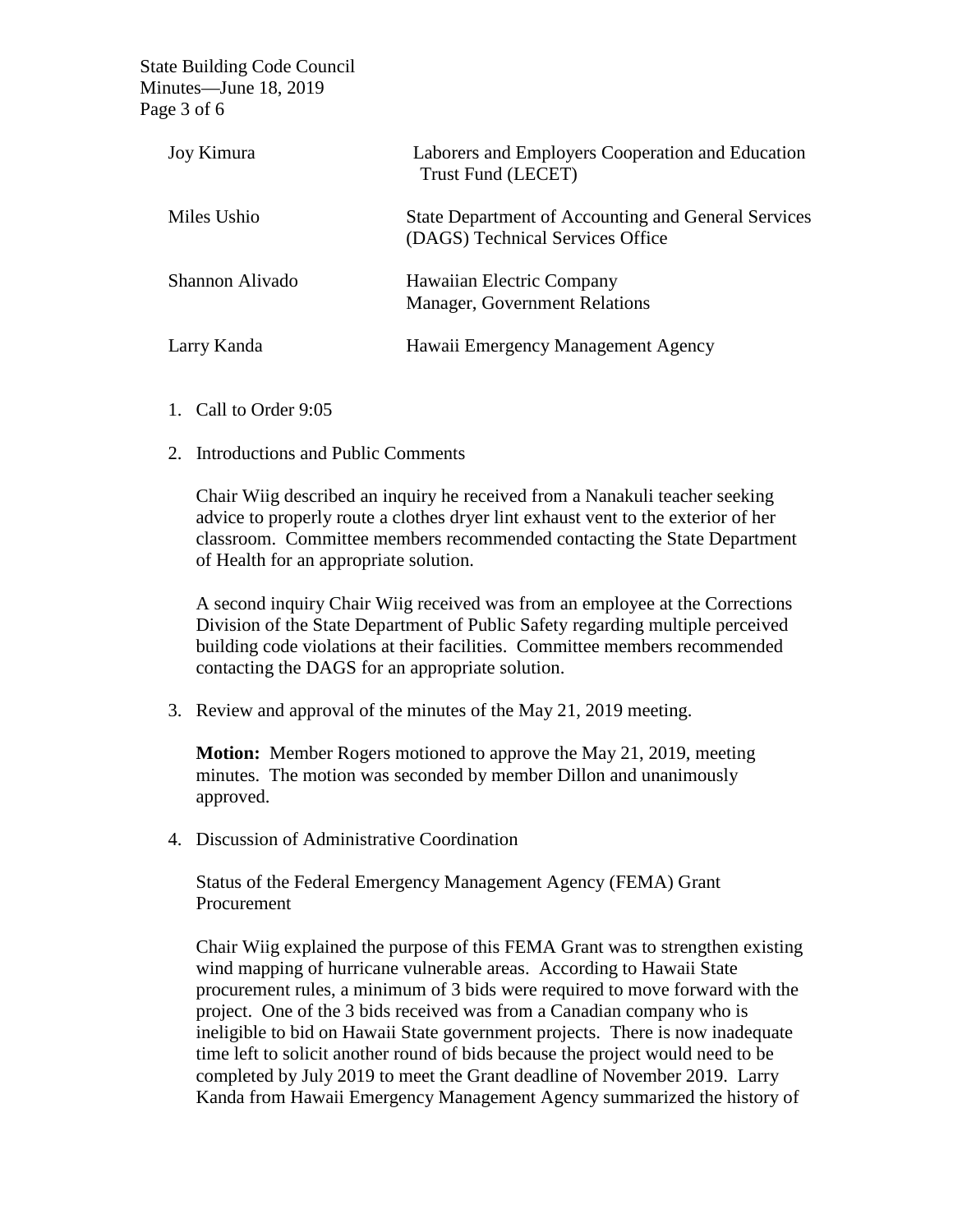State Building Code Council Minutes—June 18, 2019 Page 4 of 6

> the FEMA grant. He attributed the inability to meet the grant deadline to procurement issues. He believes the SBCC, together with DAGS can reapply for the grant in the near future to refine the wind maps of all the Hawaiian Islands He stated that adopting updated building codes are crucial to future hazard mitigation efforts. The members discussed the scope of the work for the wind maps to include more detailed site information and online availability for use by engineers. They also discussed revising the procurement statute expedite the process.

5. Discussion of Adoption of the International Plumbing Code (IPC) as an Alternate Code

Member Nishigata stated that in a meeting of the Subcommittee of Building Officials (SBO), they voted unanimously to disapprove the adoption of the IPC 2018 edition together with the Uniform Plumbing Code (UPC). Member Dillon suggested the formation of an investigative committee to specifically review the IPC and report its conclusions to the SBCC. Member Rogers stated there should be specific provisions from the IPC which amend the UPC, if the SBCC will adopt UPC. Member Haigh stated the International Residential Code (IRC) 2018 edition, which includes using the IPC, will be adopted by default in August 2019. Chair Wiig decided to table further discussion on this item until July.

- 6. Updates from the Investigative Committees:
	- a. Investigative committee for the Structural Provisions for the IBC and the IRC

Member Carden stated he completed the draft of the structural provisions of the IBC and modified them into code language. He suggested a deadline of August 2019 to incorporate the structural provisions with the non-structural provisions for the SBO to review.

b. Investigative committee for the Non-Structural Provisions of the IBC and the IRC.

Member Myers stated the review of Non-Structural Provisions is eighty percent complete. A meeting the Honolulu building officials is being planned.

Shannon Alivado from Hawaiian Electric Company asked if a matrix which documents various code adoption timelines was available and many meeting attendees agreed that document would be helpful to maintain progress on code adoption cycles. Member Carden stated he has that document and will email it to the attendees.

c. Investigative committee for the International Energy Conservation Code (IECC)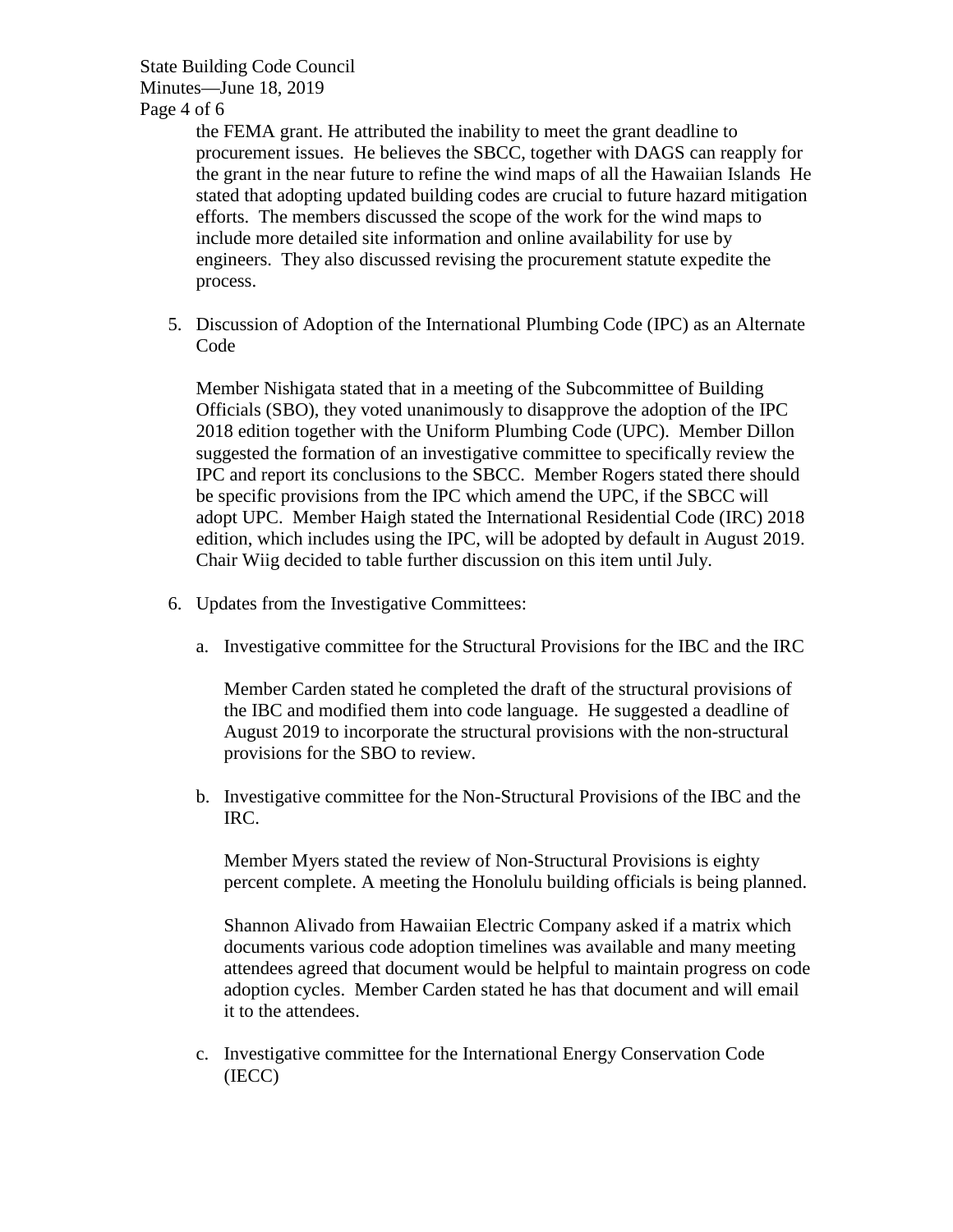State Building Code Council Minutes—June 18, 2019 Page 5 of 6

> Chair Wiig distributed documents related to significant changes to the 2018 IECC and high efficacy commercial lighting.

Joy Kimura from the Hawaii Laborers' Employers Cooperation Education Trust (LECET) described insulation benefits of Mass Wall in relation to the IECC. Chair Wiig asked if the County Building officials have considered the subject and Member Haigh replied that they need a proposal to consider it.

d. Investigative committee for the Uniform Plumbing Code

Kika Bukoski from the Plumbers and Fitter Union Local 675 requested clarification on the voting results from the morning meeting of the SBO. The SBO members summarized that Member Serikaku's proposal was not approved, but the vote was not unanimous. This means that the proposal can be revised and approved at a future SBO meeting, however, Member Dillon's proposal will not move any further.

e. Investigative committee for the Green Code

No update for the Green Code was provided.

f. Investigative committee for the Mechanical Code

No update for the Mechanical Code was provided.

g. Investigative committee for the State Fire Code

Member Rogers stated that the investigative committee reviewed the draft amendments to the National Fire Protection Association's (NFPA) 1 Fire Code 2018 edition. It will be discussed at the State Fire Council's fourth quarter meeting on June 25, 2019, for potential approval as the next State Fire Code and will follow the administrative rule process for adoption if approved by the SBCC.

h. Investigative committee for the Energy Efficiency Code Coordination

Sehun Nakama from Hawaii State Energy stated the next meeting for investigative committee will be in August 2019.

i. Investigative committee for the State Elevator Code

Member Mendoza stated he is collaborating with fire department personnel on provisions to the State Elevator Code.

j. Investigative committee for the International Existing Building Code (IEBC) and the Swimming Pool Code